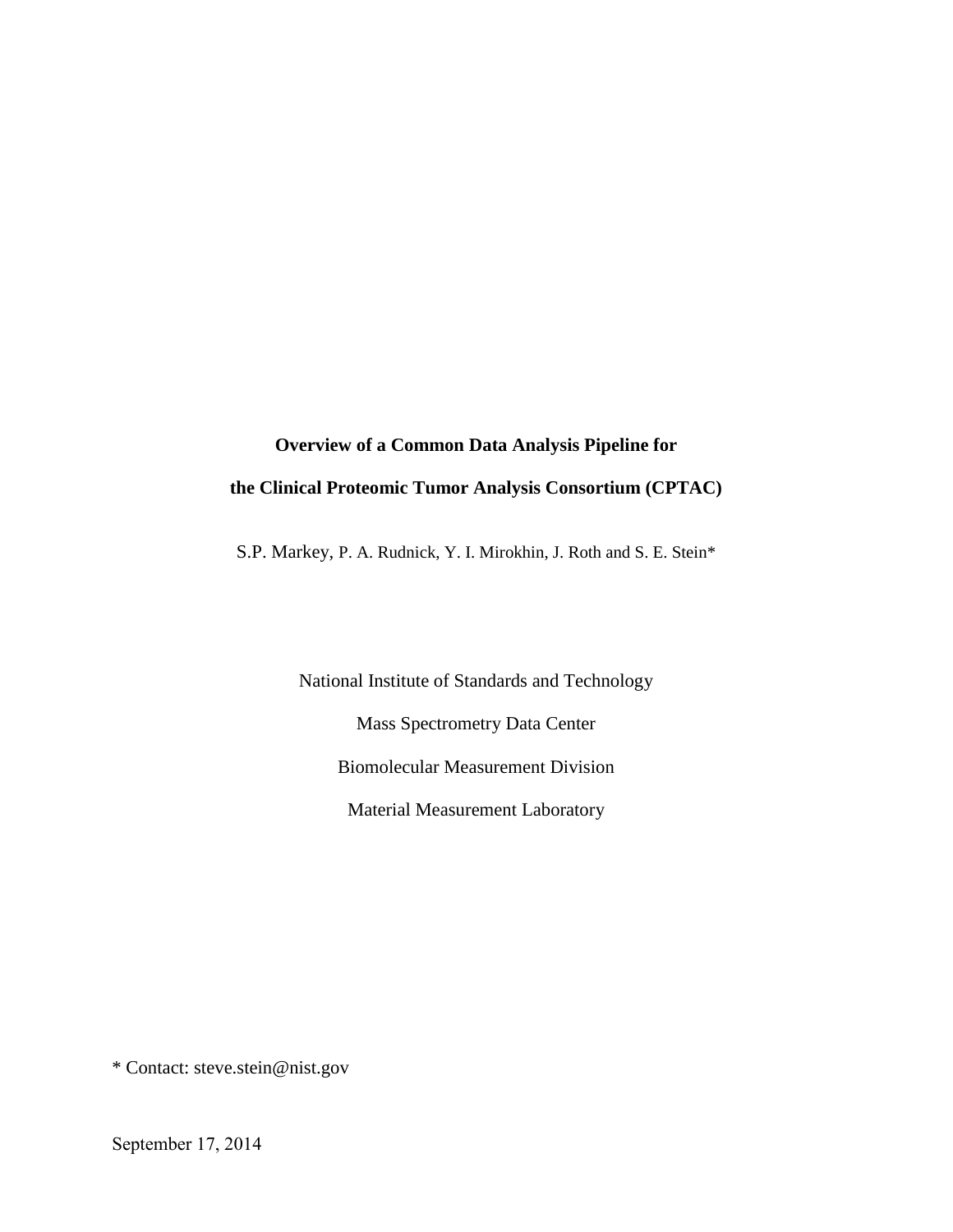# **Index**

| <b>Topic</b>                                                                    | Page |
|---------------------------------------------------------------------------------|------|
|                                                                                 |      |
|                                                                                 |      |
|                                                                                 |      |
| Is Original Instrument Data Retrievable from the Data Coordinating Center?  7-8 |      |
| How Are Lists of Peptides and Their Intensities Generated at NIST?  9-10        |      |
| What Types of Analyses Were Performed on Each Tumor Type?                       |      |
| <b>How Was Quality Control Measured?</b>                                        |      |
|                                                                                 |      |
|                                                                                 |      |
| <b>Why Are Mass Spectral Library Spectra Produced?</b>                          |      |
| <b>Overview of Processed Data</b>                                               |      |
|                                                                                 |      |
|                                                                                 |      |
| How and Why Institute Published Data May Differ from CDAP Results 22-23         |      |
| <b>TCGA Proteome Data Sets are a Rich Resource for</b>                          |      |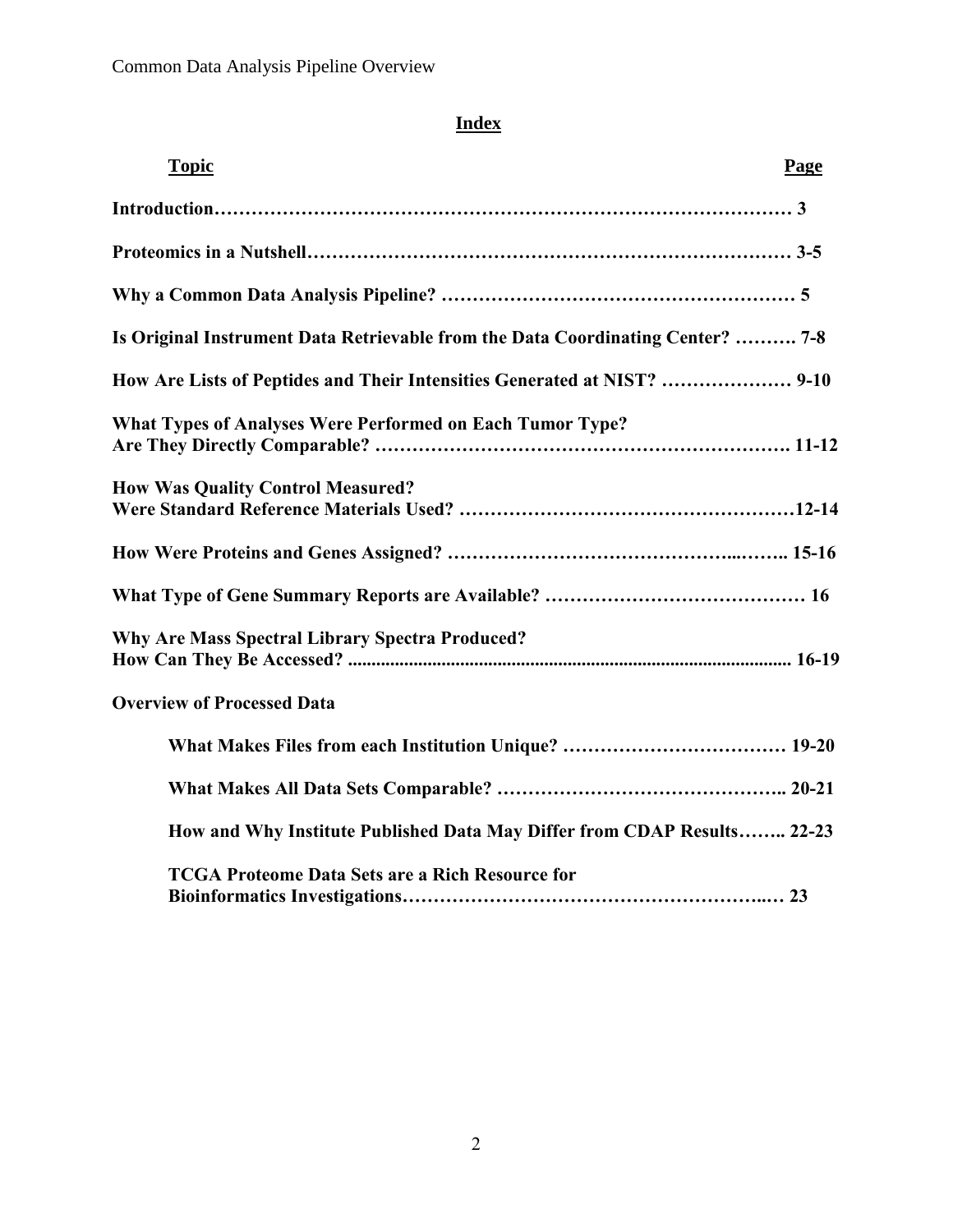# *Introduction*

The National Cancer Institute (NCI) formed the Clinical Proteomic Technologies for Cancer Initiative in 2006 to address the pre-analytical and analytical variability issues that were major barriers to the field of proteomics. Based on the outcomes from the initial five years of research funding, an additional program was launched in August of 2011 entitled "The Clinical Proteomic Tumor Analysis Consortium", or CPTAC. CPTAC is a comprehensive and coordinated effort to accelerate the understanding of the molecular basis of cancer through the application of robust, quantitative, proteomic technologies and workflows.

The participating proteome research groups in CPTAC recognized the need for a Common Data Analysis Pipeline (CDAP) in order to remove the multiple sources of variability that would result when trying to compare peptides and proteins inferred by each group using different software. This overview, for non-proteomic researchers, explains why and how processing choices produce results that appear to differ both qualitatively and quantitatively. If you already understand the elements of peptide and proteomic analyses using mass spectrometry, you might skip this document and proceed to use "*[A Description of the CPTAC Common Data Analysis](https://cptac-data-portal.georgetown.edu/cptac/aboutData/show?scope=about)  [Pipeline \(CDAP\)](https://cptac-data-portal.georgetown.edu/cptac/aboutData/show?scope=about)*." That document details stepwise the software programs and output files of the Common Data Analysis Pipeline run at NIST.

## *Proteomics in a Nutshell*

*{ Note to the reader: If you are completely unfamiliar with proteomics, we suggest reading "[What Is Proteomics](http://proteomics.cancer.gov/whatisproteomics)". There are also numerous reviews which are indexed at PubMed.*

*If you are somewhat familiar with proteomics or are coming at this document from a related background (e.g., genomics), the following is a brief description and analogy as a refresher.}*

Tissue samples are digested enzymatically to break large proteins into small segments (peptides containing 7-30 amino acids) that are amenable to automated analysis and assignment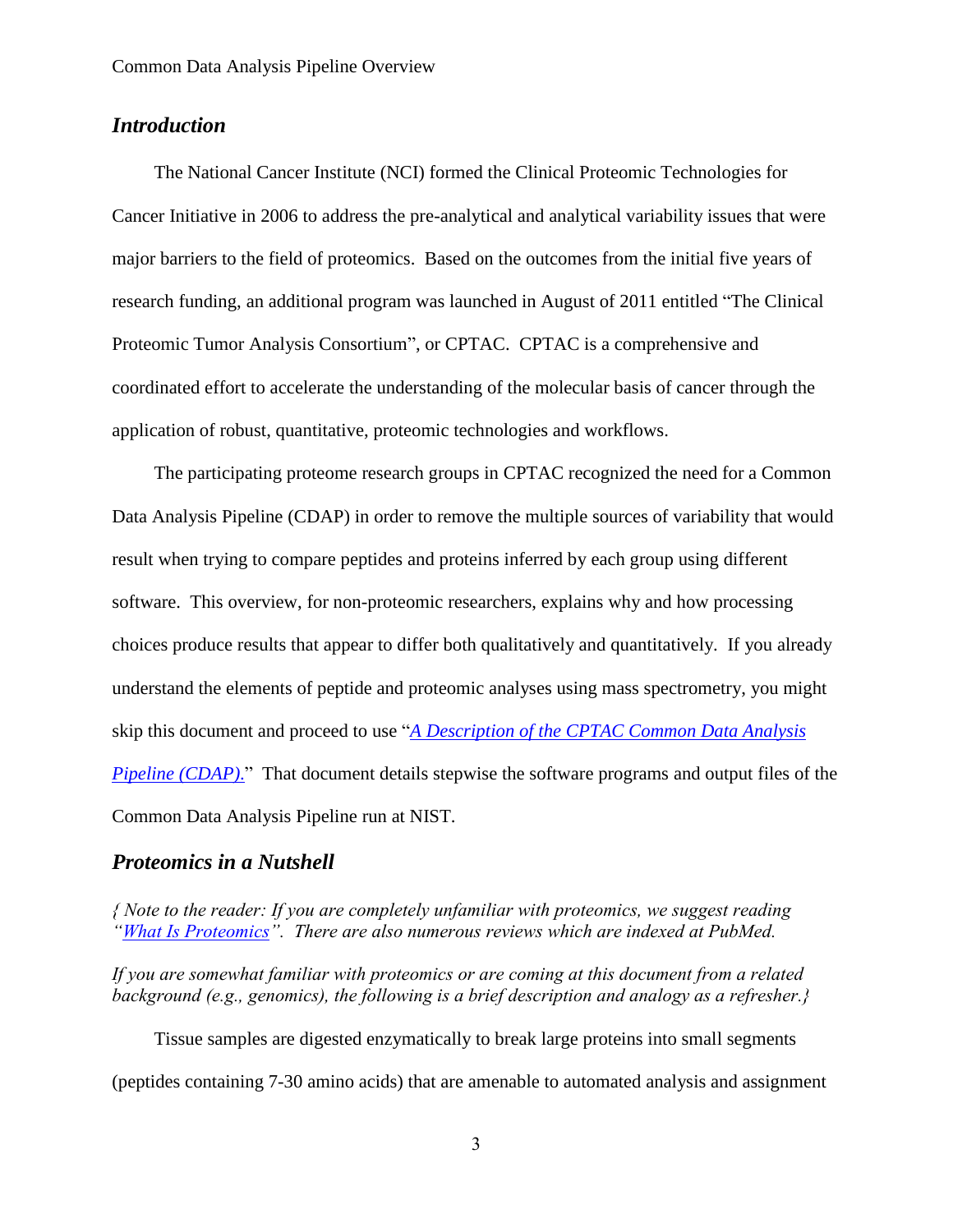of their amino acid sequences. The digests contain tens of thousands of peptides. Each tryptically digested tumor sample mixture is separated using multiple stages of chromatography to allow more effective mass spectrometric analyses of less complex mixtures. Typically, a patient tumor sample digest was chromatographically separated into 24 fractions, each of which was analyzed using high performance liquid chromatography (LC) coupled to a high-resolution tandem mass spectrometer (MS/MS). Once introduced into the mass spectrometer, a small mass region (containing 1 or a few peptides) is fragmented to produce a sequencing mass ladder where each peak in the spectrum (graph displaying m/z vs. relative intensity data) corresponds to a subpeptide, fragmented with missing residues from one end or the other. It is these mass ladders that are analyzed by comparison to theoretical mass ladders produced by *in silico* digestion of a FASTA database by a search engine.

An analogy to the chromatographic separation and mass spectrometric characterization process is offered to convey the power of the analytical method and the complexities associated with reporting the results.

*Suppose you anticipate a crowd of more than 100,000 people at a sporting event, and want to characterize that group to profile it relative to other crowds. To learn how many families are present, which children belong to which parents, how many attendees are male or female, how many have red/brown/black/grey/no/other color hair, which ones are related by marriage, which ones share religious beliefs, as well as other details of their personal lives, it would be helpful to pass them through a turnstile and profile each of them individually as they enter the stadium.* 

*For protein digests, the chromatographic step acts like an imperfect turnstile, occasionally separating peptides as individuals, but more frequently allowing small groups*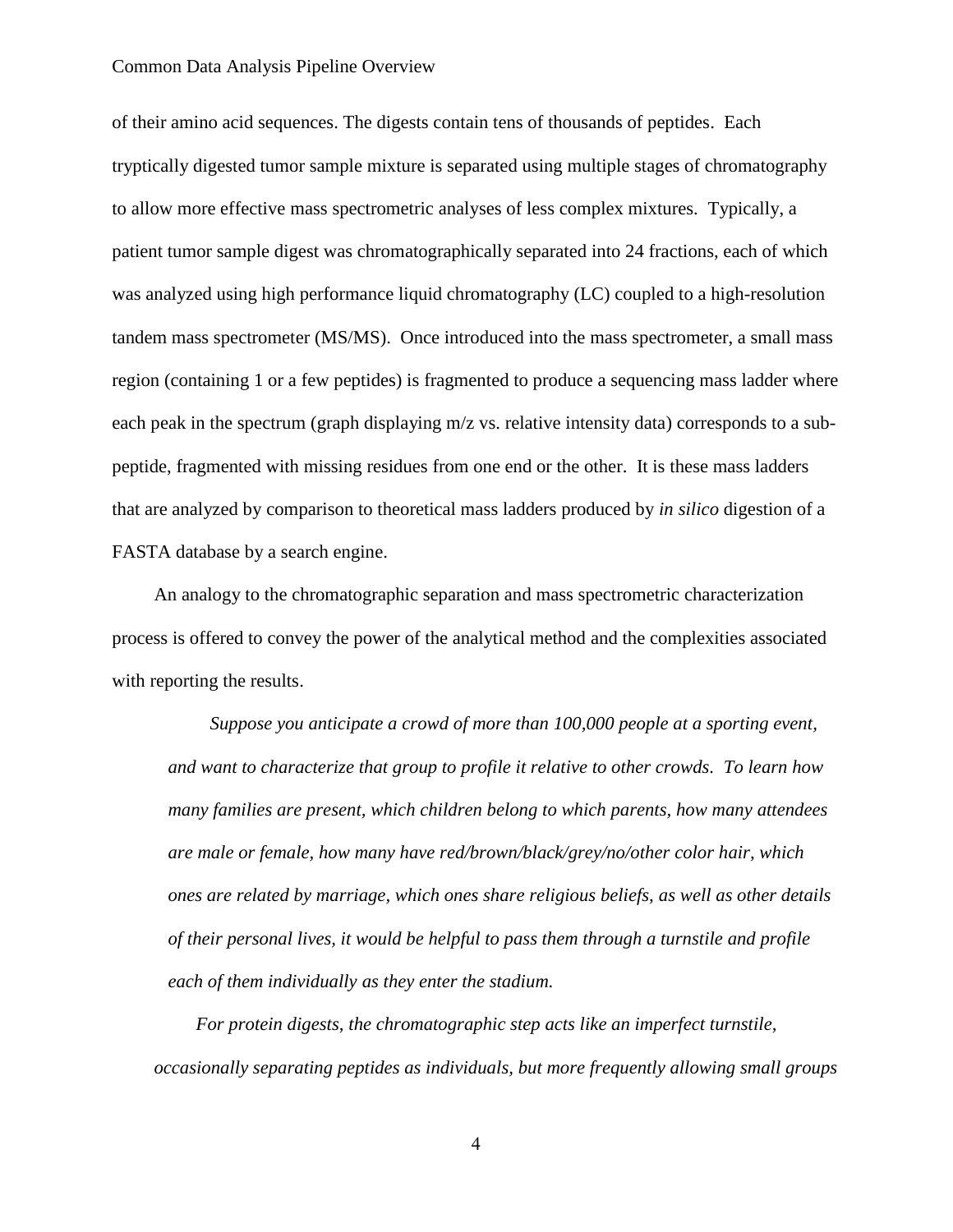*of 5-50 peptides to enter together. The tandem mass spectrometer analyzer acts like a ticket taker and a discriminating usher, dividing peptides first by size (actually, mass-tocharge or 'm/z' ratio) and then by a host of their secondary characteristics (actually, 'MS2 spectrum'). The details that emerge from the MS2 spectrum allow each individual peptide to be distinguished and characterized as being related or unrelated to others in the mixture.* 

# *Why a Common Data Analysis Pipeline?*

A continuation of this analogy is given in support of a common data analysis pipeline.

*So how can there be different lists summarizing the characteristics of all of the individuals present in the stadium or proteins in a mixture? Well, suppose that the stadium data was analyzed by crackerjack polling teams and statisticians from both The Wall Street Journal and The Washington Post. The same raw data would be coded and entered for identical individuals, but two very different profiles of the stadium crowd could emerge. Both summaries could be valid, and not easily reconciled by reading the resulting reports. One statistical team might use home address plus cell phone telephone numbers plus 2012 voter registration lists to designate their familial groupings; the other might use zip code plus landline telephone numbers plus 2010 motor vehicle registration lists from several states for the same purpose. The analogous software tools that proteomics specialists choose have many of the same characteristics that make reconciliation of a stadium crowd's characteristics difficult when different dated, time-dependent, and incomplete reference databases are used. Why is this true? Some stadium attendees (babies-toddlers) were born after the databases were compiled; some people moved or married after the lists*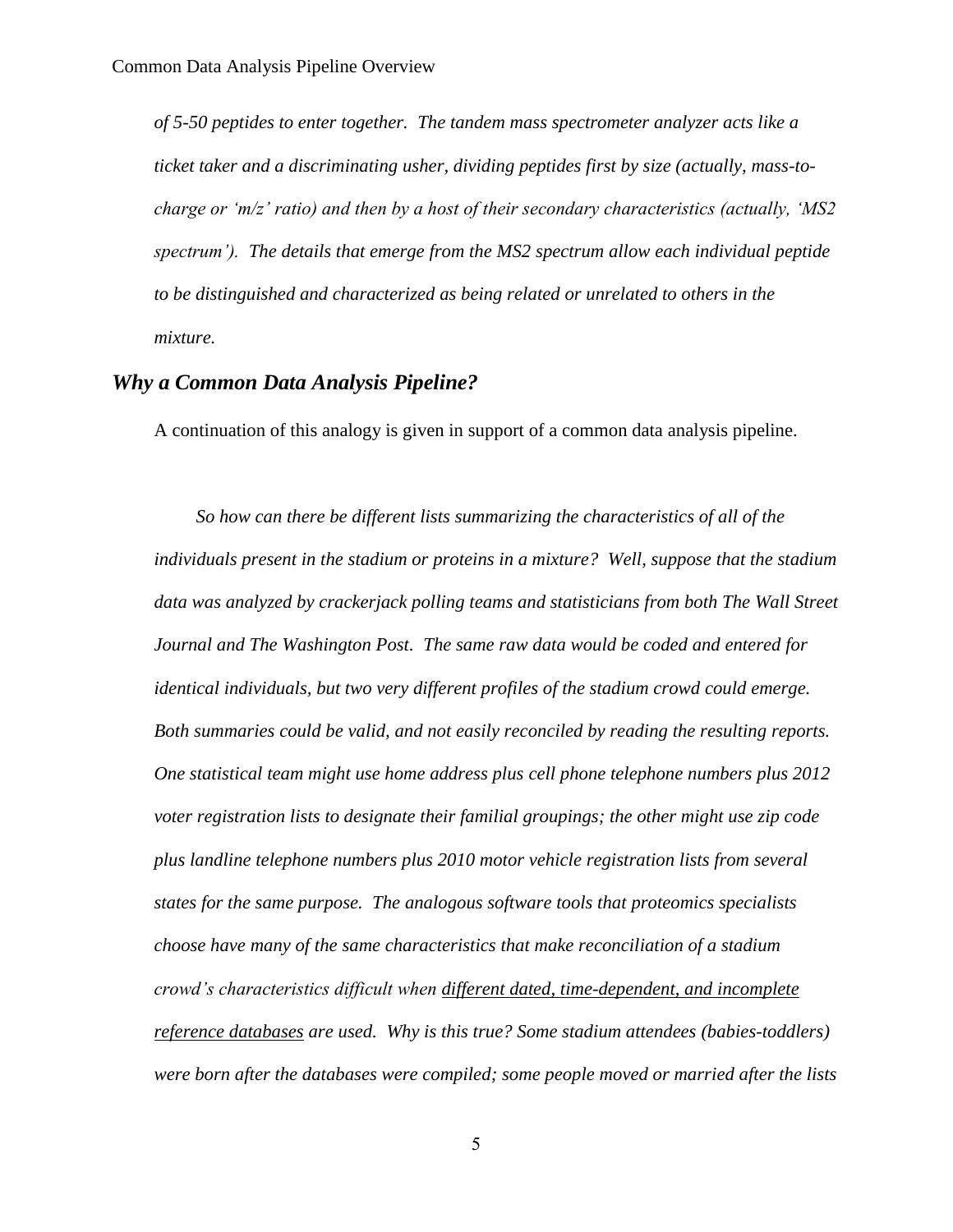*were finalized; some have changed their phone numbers; some are visiting from Europe to attend a family reunion; others are visiting from Australia and are unrelated to anyone else in the stadium. Analogous problems arise in every proteomics investigation. It is impossible for statistical professional polling teams to accurately align individuals and family relationships after the fact, whereas it might have been obvious to an attentive and very inquisitive usher at the time of seating. Correct assignment of peptides to their parent proteins is fraught with all of the problems associated with placement of individuals into correct family relationships. While some are unambiguous (distinct peptides that can only belong to a single protein record, coded by a single gene), others are shared, common to multiple related proteins coded by several genes. The resulting quantitative assessment of a stadium crowd or a protein list becomes dependent upon the evaluator and the evaluator's measurement tools. This becomes even more apparent when time has passed and the same evaluators profile another stadium crowd or peptide list, but the databases for their analyses have changed, so that the resulting lists have many non-comparable entries. In contrast, it is certainly possible to compare a stadium crowd at a football stadium with an equivalent sized crowd at a baseball stadium many months later if the same evaluators apply the same sets of tools to the crowd characterization. For this reason, the NCI determined that a common data analysis pipeline would be beneficial for reporting results from multi-institutional cancer tumor proteome studies.*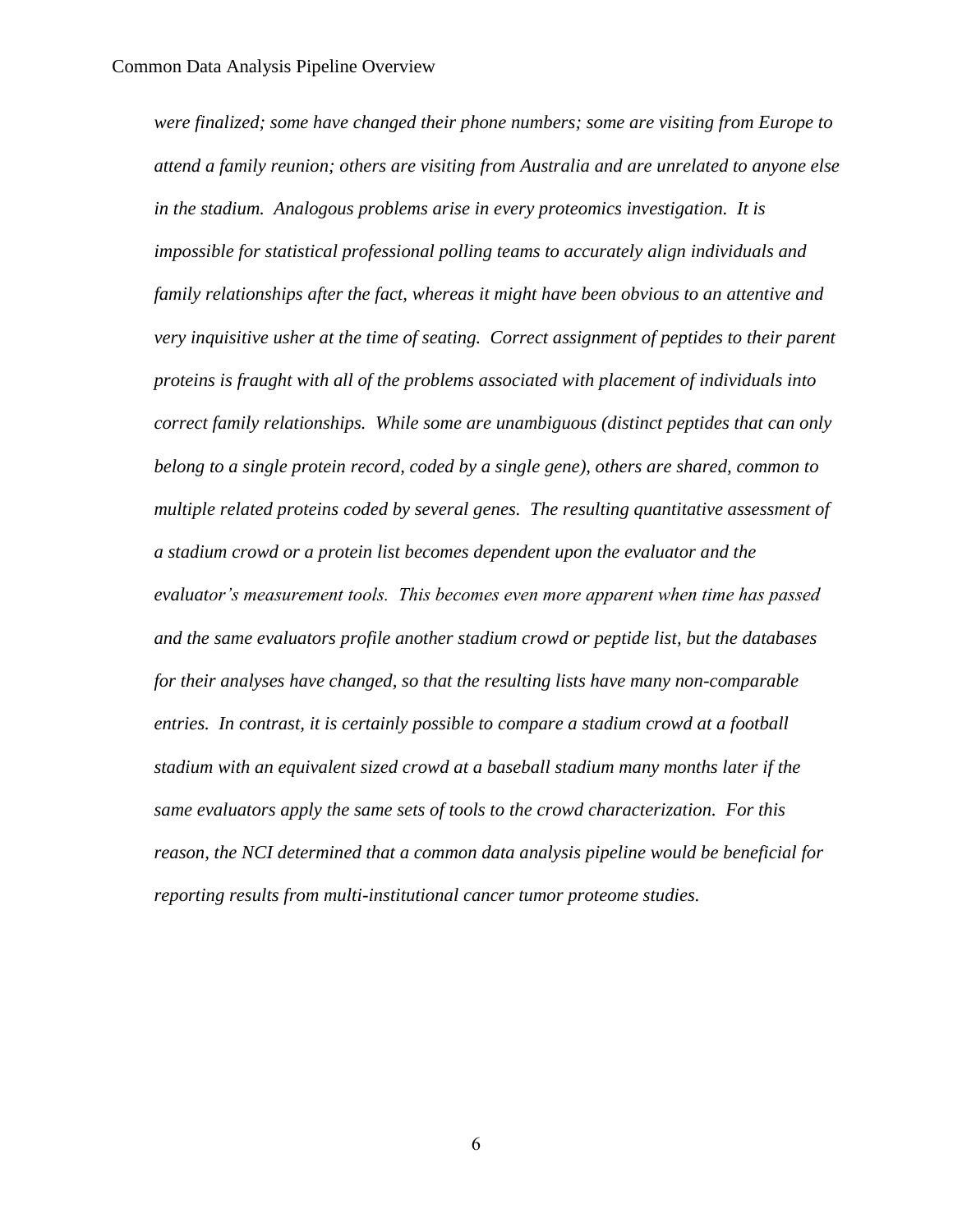# *Is Original Instrument Data Retrievable from the Data Coordinating Center?*

Data resulting from tandem mass spectrometry analyses is recorded in electronic digital files and stored in formats that are instrument-specific, unaltered over time, and easily and accurately replicated. The Proteome Characterization Centers (PCCs) at Vanderbilt University, Broad Institute, Pacific Northwest National Laboratory (PNNL), and Johns Hopkins University(JHU) used Thermo Fisher mass spectrometers, albeit of several different models, but producing similarly formatted primary data, denoted as 'Filename.raw' files. These Filename.raw files were transferred from each participating lab to a central Data Coordinating Center (see Figure 1).



Figure 1. Publicly accessible native and readable LC/MS/MS experimental data

All Filenames were chosen to follow a standardized 7-part naming convention, described in a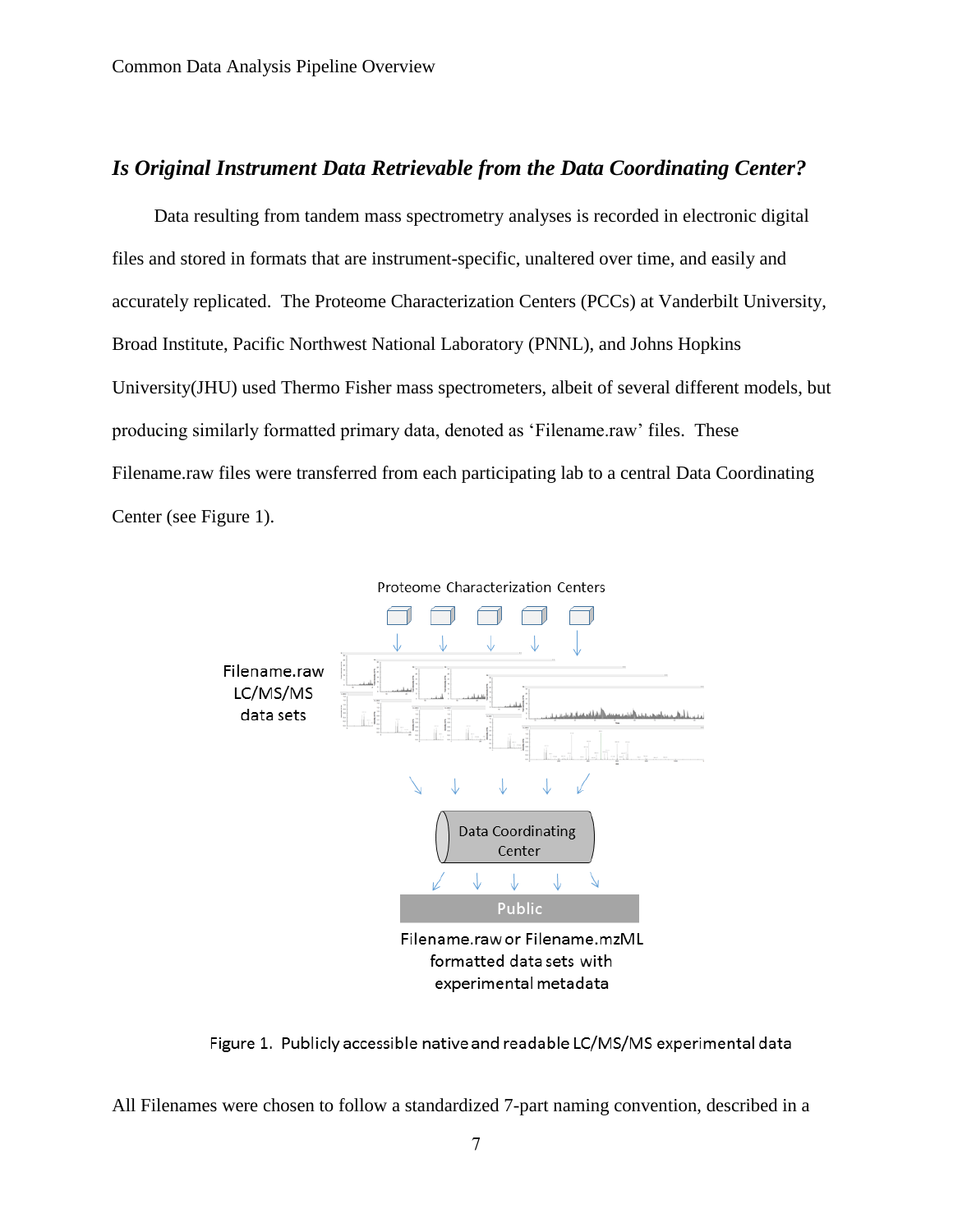document entitled ["CPTAC, TCGA Cancer Proteome Study of Breast Tissue Naming](https://cptac-data-portal.georgetown.edu/cptac/documents/CPTAC_TCGA_Breast_Cancer_Naming_Conventions.pdf) 

[Conventions"](https://cptac-data-portal.georgetown.edu/cptac/documents/CPTAC_TCGA_Breast_Cancer_Naming_Conventions.pdf) available on the Data Coordinating Center website. Primary Filename.raw files are available for public download that preserve the original quality of all the recorded experimental data. However, to facilitate review of this data for those without access to Thermo Fisher proprietary software, the Filename.raw files were converted to 'Filename.mzML' files. The Filename.mzML formatted files can be viewed with open source [ProteoWizard](http://proteowizard.sourceforge.net/) software tools. Alternatively, the original instrument Filename.raw files can be converted to mzML or other ASCII formats using those same tools, following the installation of **MSFileReader** from Thermo Fisher.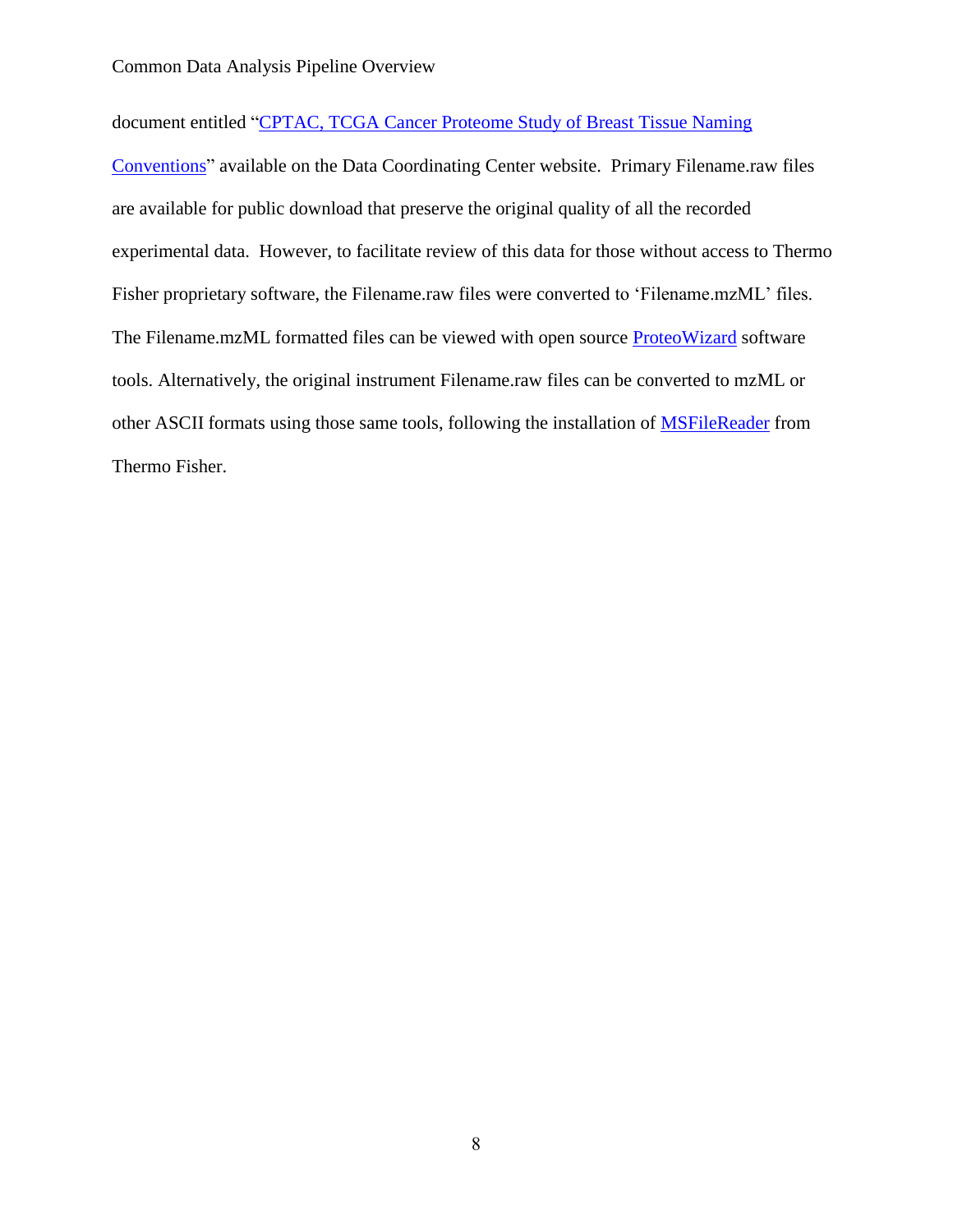### *How Are Lists of Peptides and Their Intensities Generated at NIST?*

The processing of the original Filename.raw instrument files begins with conversion of the data from 'profile mode' (point-by-point detail that includes m/z peak shapes, resolution, and noise) to 'centroid mode', simple peak lists of m/z vs. intensities (Filename.mgf).



Figure 2. NIST pipeline for processing LC-MS/MS data to peptide sequences and intensities

The raw data is preserved in text format profile mode for isotope analysis and quantification software (Filename.mzXML). The file conversion processes use a NIST expanded version of the ReAdW converter software from ISB [ReAdw4Mascot2.](http://chemdata.nist.gov/dokuwiki/doku.php?id=peptidew:pepsoftware) The peak list file (Filename.mgf) is annotated to include parameters important to peak area quantification in iTRAQ experiments used by Broad, PNNL, and JHU. The iTRAQ experiment requires each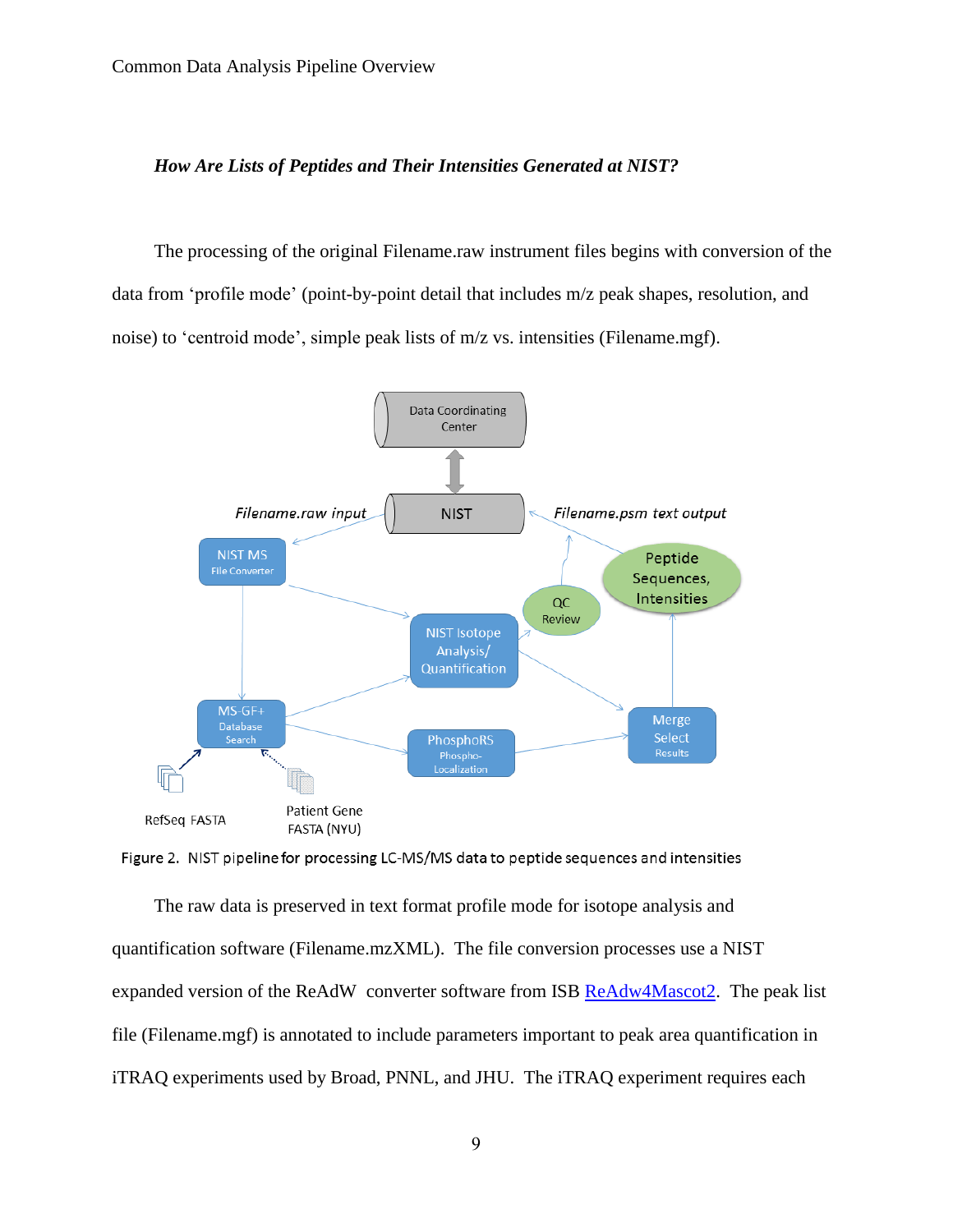sample to be reacted with a chemical label, and as a result, allows 3 patient samples to be mixed and analyzed together with a pooled reference standard employed for all samples. The iTRAQ experimental results contain sets of quantitative ratios for each set of 3 patients with respect to the common pooled standard. The iTRAQ process introduces multiple subtle factors into data analysis, and consequently, the Filename.mgf record includes notations for peak purity and missing peaks. [For a concise description of the iTRAQ quantification method used in these analyses, view this [link.](http://www.broadinstitute.org/scientific-community/science/platforms/proteomics/itraq)]

The next steps are to assign peptide sequences to each MS2 spectrum and perform quantitative analyses (Figure 2). There are many software tools for peptide sequence assignment, but NCI and NIST selected MS-GF+ after testing several alternatives. MS-GF+ requires a database of protein sequences in a standardized text format (FASTA) in which each amino acid is represented by a single letter code. The database used in processing the TCGA samples is the National Center for Biotechnology Information (NCBI) Reference Sequence (RefSeq) for Homo sapiens (build 37) including the sequence for S. scrofa (porcine) trypsin added to each sample. The [RefSeq database i](http://www.ncbi.nlm.nih.gov/refseq/)s a non-redundant collection of protein sequences from archival databases. A second database compiled from TCGA data for individual patient genes is being evaluated for possible re-analysis with MS-GF+. NIST developed software for peak profile isotope analysis and quantification (ProMS) that uses both the Filename.mzXML and Filename.mzid input to produce intermediary and non-public working files (Filename.txt).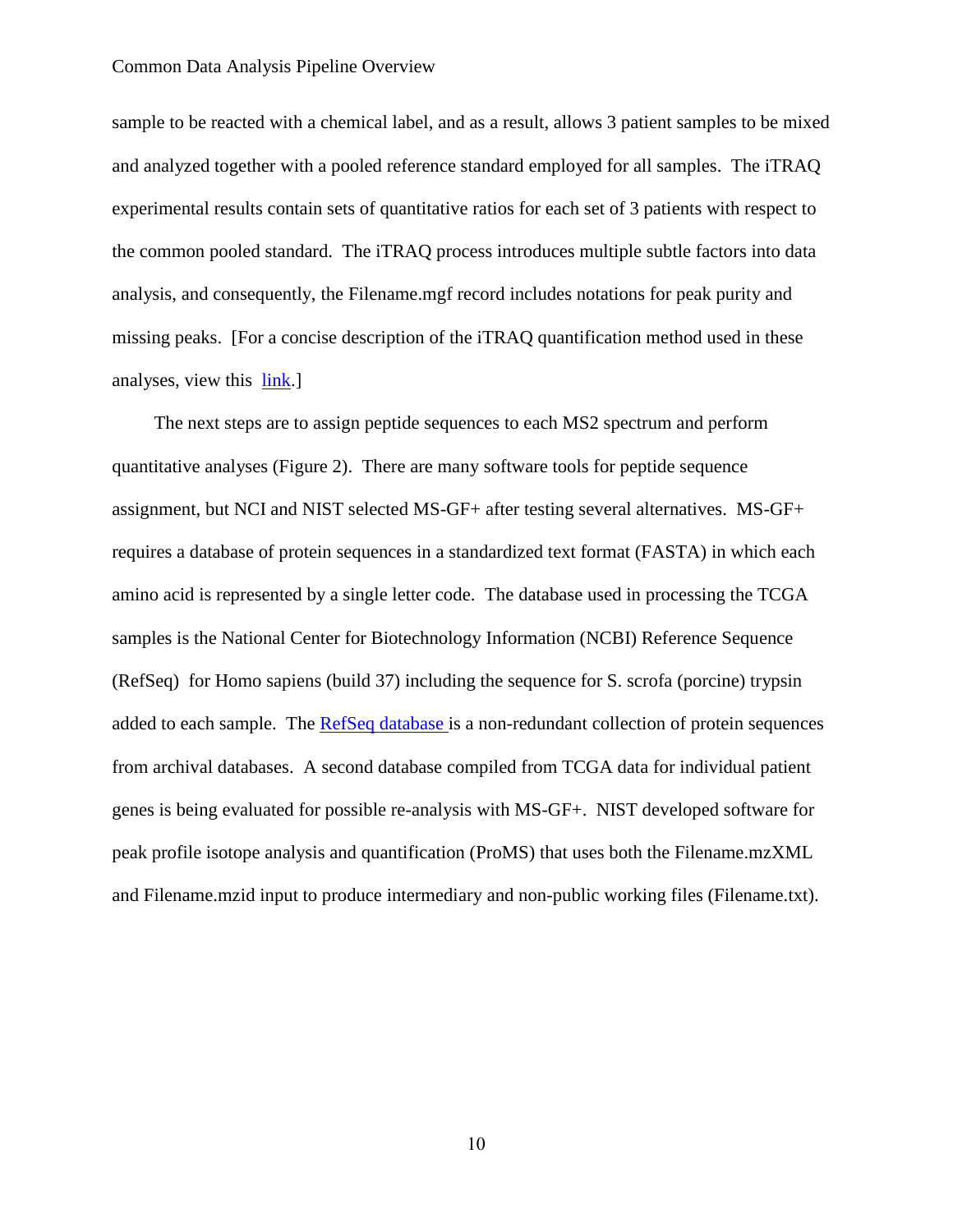# *What Types of Analyses Were Performed on Each Tumor Type? Are They Directly Comparable?*

Tryptically-digested samples can be divided for the purpose of two different types of analysis – as peptides, and/or as post-translationally modified peptides. The PNNL and Broad groups chose to separate and characterize both peptides and post-translationally phosphorylated (addition of a phosphate on serine, threonine or tyrosine hydroxyl groups) peptides as potentially characteristic of ovarian and breast tumor biology. JHU chose to analyze peptides and separate glycosylated peptides for ovarian cancer samples; Vanderbilt did not split the colon cancer samples for post-translational peptide analysis, but added a large sample set of normal colon tissues.

The interpretation of mass spectra of phosphorylated peptides requires analysis in addition to MS-GF+ in order to assign the likely position(s) of phosphate group attachment, and an assessment of the probability of that assignment. The software program [PhosphoRS \[](http://ms.imp.ac.at/?goto=phosphors)Taus *et al*., *J Proteome Res.* 2011;10(12):5354-62] provides that information, and was incorporated into the pipeline (Figure 2).

In contrast, JHU trapped N-glycosylated peptides onto an ion exchange column, and enzymatically cleaved the asparagine-linked peptides prior to elution. Consequently, the resulting de-glycosylated peptides can be sequenced using MS-GF+, with the expectation that the former glycosylated asparagine residues will be identified as aspartic acid.

Although the same general technology (liquid chromatography-tandem mass spectrometry) was used by all of the labs, the results should be expected to differ because of the above differences in sample processing. The iTRAQ-labeled peptides will differ from those analyzed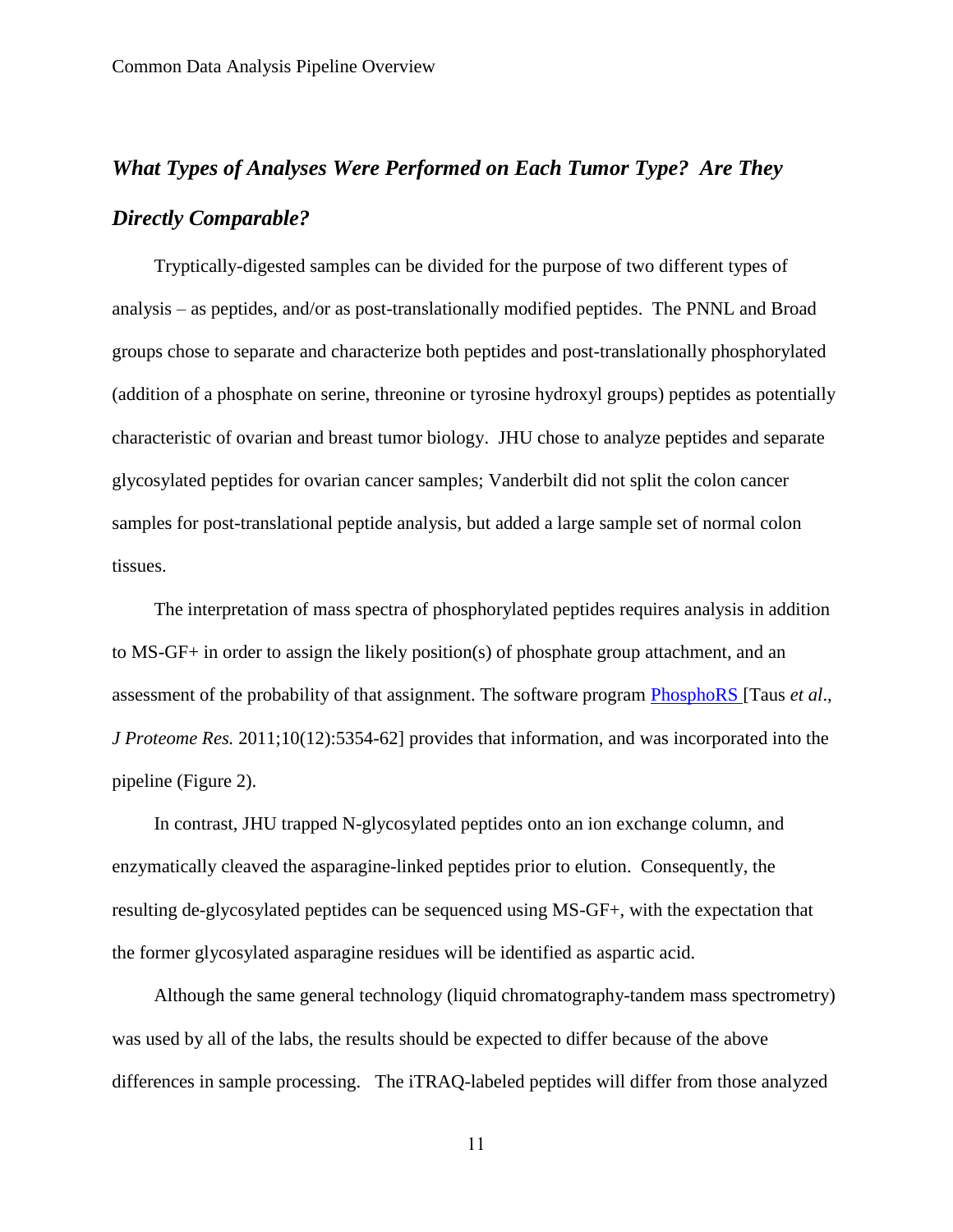by label-free global analysis. The iTRAQ/phosphoproteomics will differ from those after deglycosylation/iTRAQ analysis. Each specific analytical method would be expected to reveal slightly different characteristics of the tumor samples, with each one having merit, and all likely to yield greater information than any one. One set of samples was analyzed in part by two laboratories using different techniques. Both PNNL and JHU analyzed 32 ovarian cancer tumors in common using an iTRAQ/global +phospho method (PNNL) and an iTRAQ global + deglycosylation method (JHU).

# *How Was Quality Control Measured? Were Standard Reference Materials Used?*

NIST performs quality assessment using parameters derived from each of the output files from quantitation and isotope analysis[Rudnick *et al., Mol Cell Proteomics* 2010; 9(2):225-41]. The files are reviewed as complete sets of runs so that changes in sample handling, instrument performance, chromatography, or computer data handling will be detectable. Examples of measured metrics parameters are shown in Figures 3 and 4. NIST quality control programs calculate and track more than 40 system characteristics, and four of those that reflect chromatography and mass spectrometry instrument performance are shown in Figure 3. The number of identified tryptic peptide sequence matches (Figure 4) captures and reflects the bottom-line performance consistency for any given laboratory.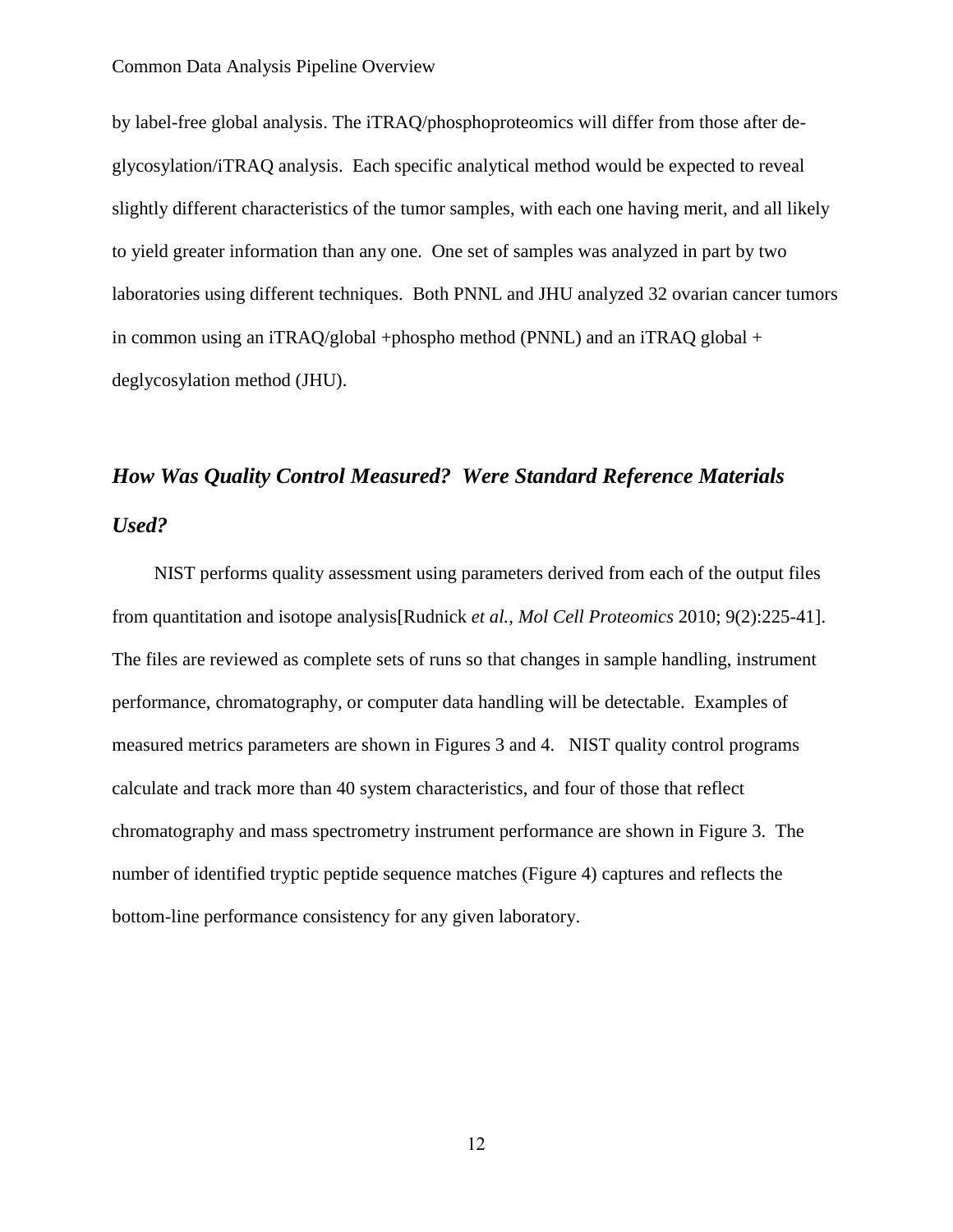

Figure 3. Example of NIST LC and MS Instrument QC Metrics(means)

Figure 3. illustrates the consistency of several different performance metrics for 28 separate analyses collected at one of the Proteome Characterization Centers. MS1 S/N is the signal-tonoise ratio measured for *m/z* data after the first stage of orbitrap high-resolution mass analysis; MS2 S/N is the same metric after the second stage tandem analysis. Half-period refers to the time over which the middle 50% of the identified peptides elute, and peak width (fwhm) is a measure of whether the chromatographic peaks are changing over time. Both metrics describe chromatographic separation quality and consistency.

The result of NIST QC metric monitoring was an observed consistency within each laboratory for analyses performed of the TCGA samples. Because each laboratory conducted internal performance checks, and re-ran samples when necessary, there were no failed patient sample runs found in the data pipeline. This consistent performance level was possible because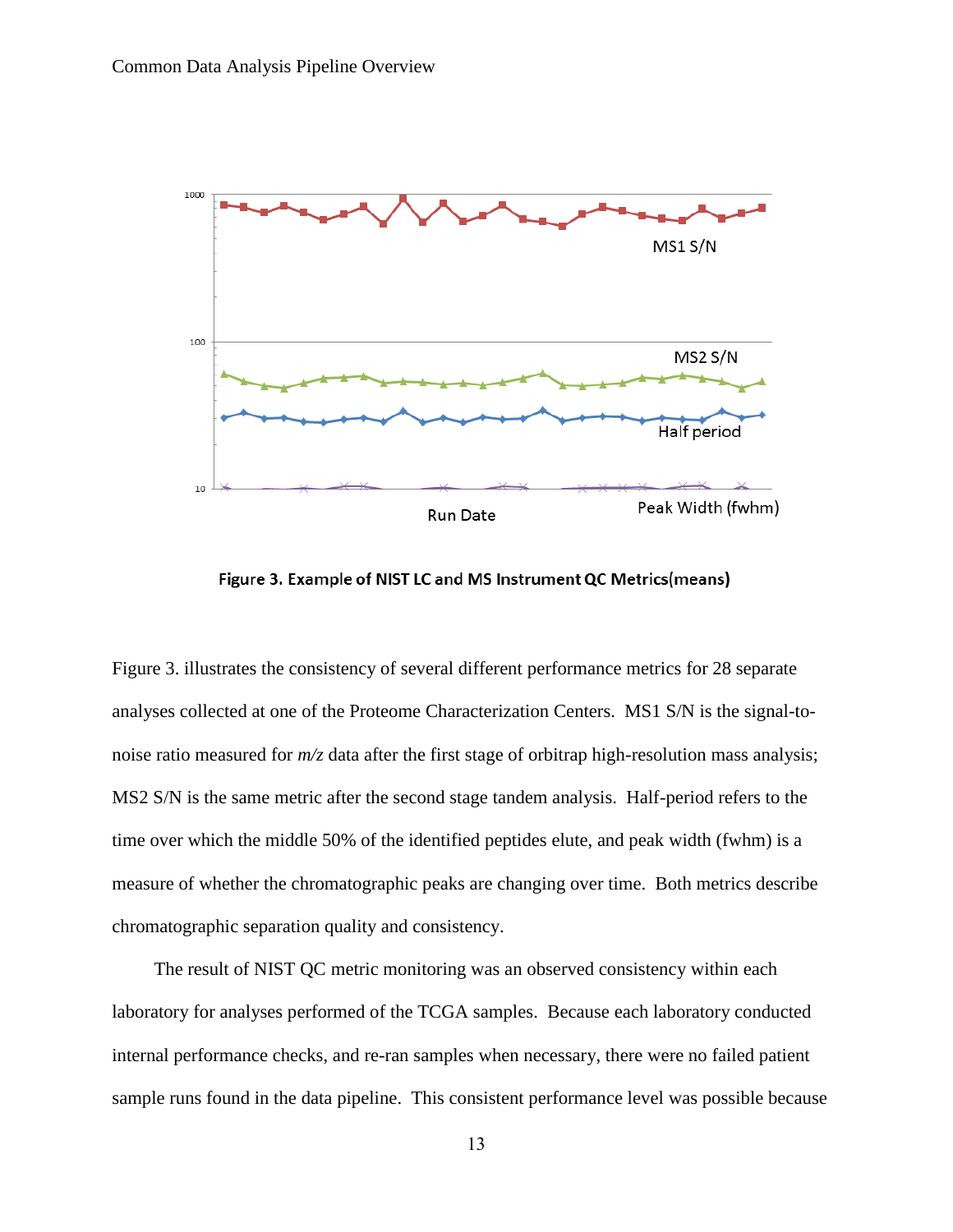each participating laboratory pre-tested their experimental protocol with system suitability studies using human-in-mouse xenograft breast cancer tumor reference material (CompRef) distributed to all groups for lab-to-lab and within-laboratory performance checks. The same CompRef materials were run between TCGA samples for quality control, and the resulting 'interstitial' CompRef analyses are available for download on the DCC site.



Figure 4. NIST Metric Example of Peptide Sequence Matches Across **Experiments, Each Containing 24 Fractions** 

Figure 4 tracks the number of identified peptides across different experiments from one PCC. Each point is a mean of the number of peptides  $(\pm SD)$  identified from 24 fractions, as illustrated in the inset graph for Experiment 5. Typically, a lower number of peptides elute in the early and late fractions, and a spread of values is expected due to biological variations. Monitoring numbers of peptide sequence matches is a measure of overall PCC performance.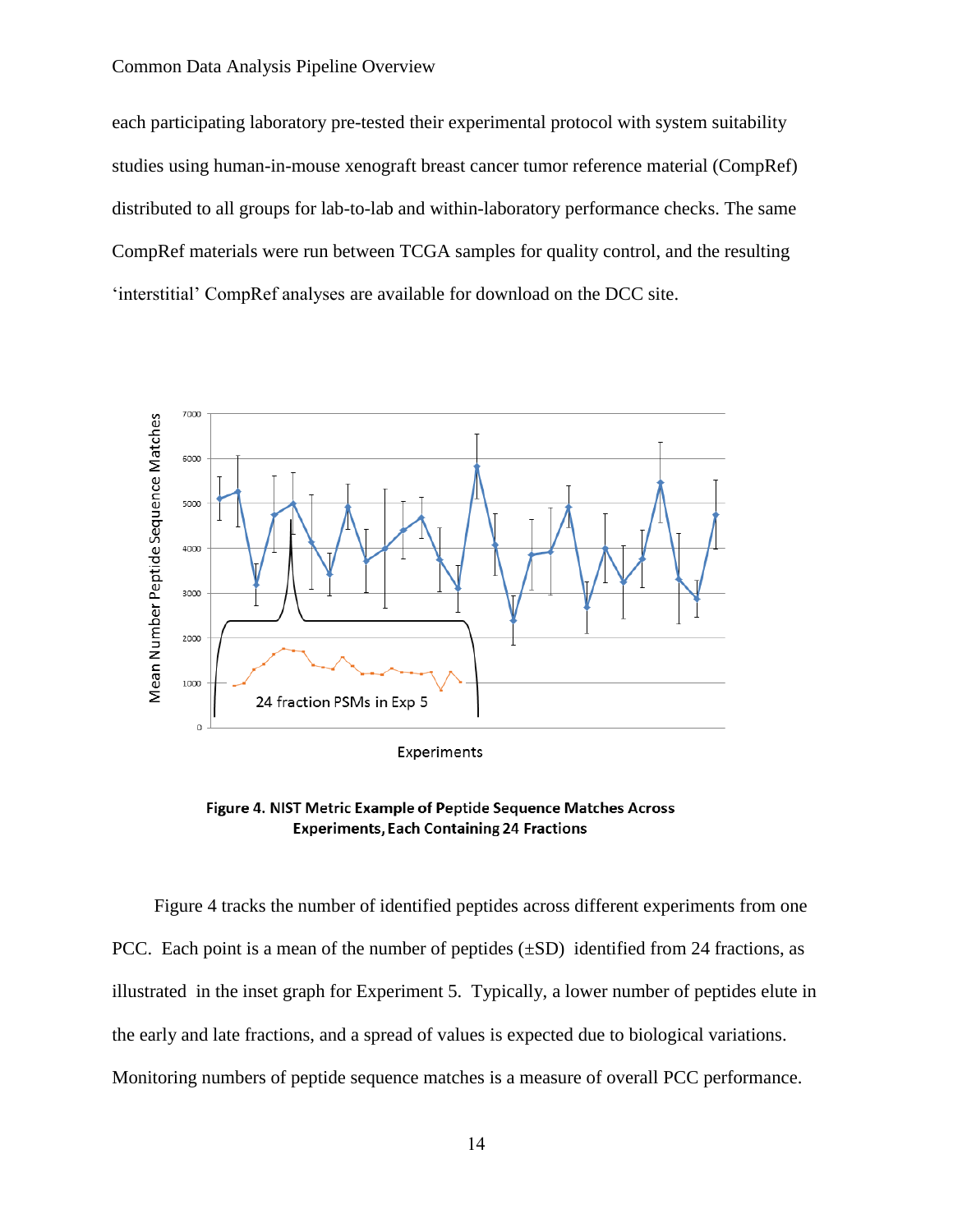# *How Were Proteins and Genes Assigned?*

Each peptide sequence in the Filename.psm text report is linked to the list of proteins that contain that sequence in the reference database, and as a consequence, an all-inclusive list of all possible proteins can be derived from those reports. However, compiling an all-inclusive list of all possible proteins is not very useful to biologists because it violates the principle of parsimony (Occam's razor). Applying this principle, the shortest list of candidate proteins or genes that can explain all of the data is more likely to be correct. Software for performing parsimonious protein assignments requires that peptide sequences and candidate proteins be considered and sorted together in order to solve for the smallest set solution (Figure 5).



Figure 5. Gene based inference (2 peptides required) avoids complications arising from an intermediate protein inference step

N. Edwards

Compounding this task, there are many shared peptides among protein isoforms. Consequently,

it is not possible to determine quantitatively how much of each peptide originated from a specific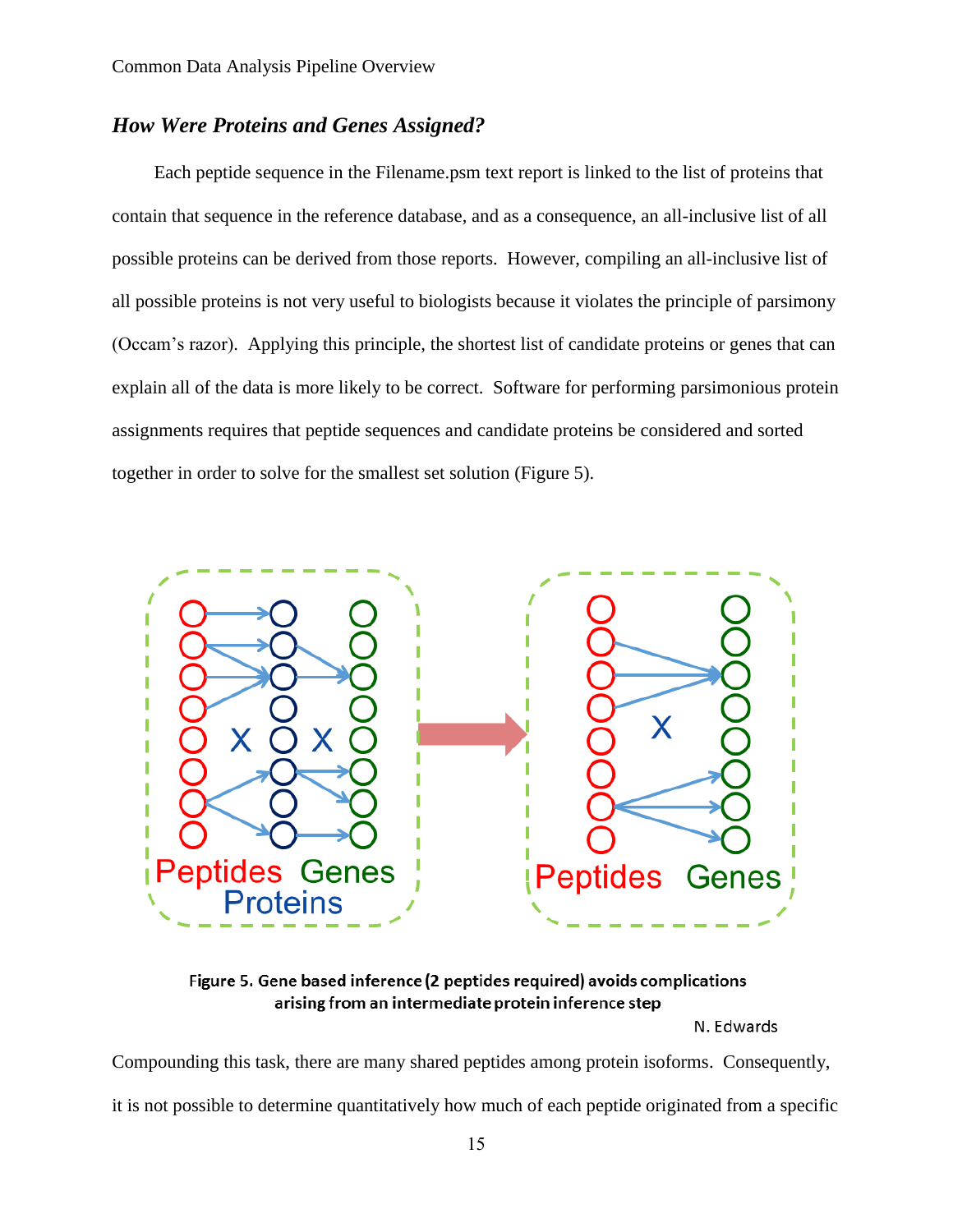protein isoform. Because biologists view proteins as gene products, we elected to bypass the protein isoform conundrum and assign peptides directly to a parsimonious set of genes (Figure 5), a task performed at DCC by Dr. Nathan Edwards using software designed for this purpose.

While gene assignment does not eliminate quantitative assignment ambiguity for all cases, the inferred parsimonious set of genes generates a simpler path to the desired output needed by biologists and medical professionals, particularly those assessing biological networks and systems. For biologists interested in biomarker candidates, the only meaningful experimentally measured quantitative data resides in the peptide sequence match (Filename.psm) reports. Any inferred summation of quantitative peptide data necessitates compromises.

# *What Type of Gene Summary Reports are Available?*

The gene summaries are experiment specific, so that there are separate sets for PNNLovarian, JHU- ovarian, Broad breast, and Vanderbilt colo-rectal cancers. Each experiment has text summaries, gene-inference; peptide-gene relationships; gene-inference based quantification based on iTRAQ ratios using m/z117 as a pool reference value; and for label-free (Vanderbilt) gene-inference based spectral count and precursor area quantitation.

# *Why Are Mass Spectral Library Spectra Produced?*

## *How Can They Be Accessed?*

Mass spectral files accumulated by the CPTAC project contain >100 million mass spectra. The mass spectrum of each unique peptide sequence exhibits a characteristic reproducible pattern of mass/charge vs. intensity, much like an individual's fingerprint. Consequently, mass spectral libraries of previously characterized components permit very rapid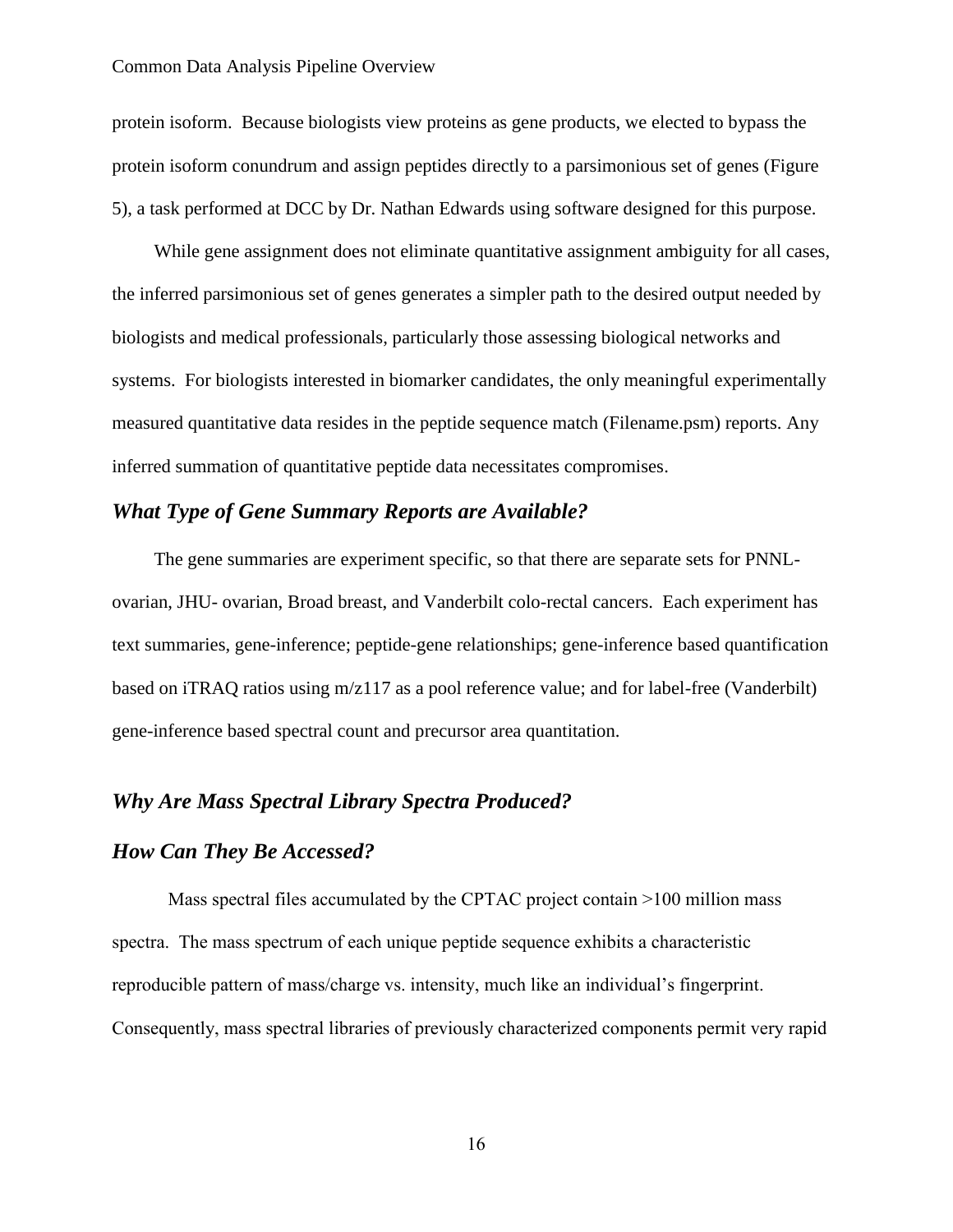identification of the same peptides when encountered in future studies, a process not unlike finding facts in a library of bound volumes, as illustrated in Figure 7.



Figure 6. Mass spectral pattern recognition is similar to library reference searching, but markedly accelerated with software tools.

The NIST Mass Spectrometry Data Center established repositories of compound specific mass spectral data useful for rapid recognition of simple chemical structures like drugs, pesticides, steroids, amino acids, etc., beginning in the 1970s. These libraries and associated software enabling spectral matching have been widely accepted in analytical laboratories worldwide. More recently, libraries of tandem mass spectra of peptides recorded using liquid chromatographic separation, electrospray ionization using ion trap-type instrumentation have been distributed to the public by NIST after several steps of curation. Composite consensus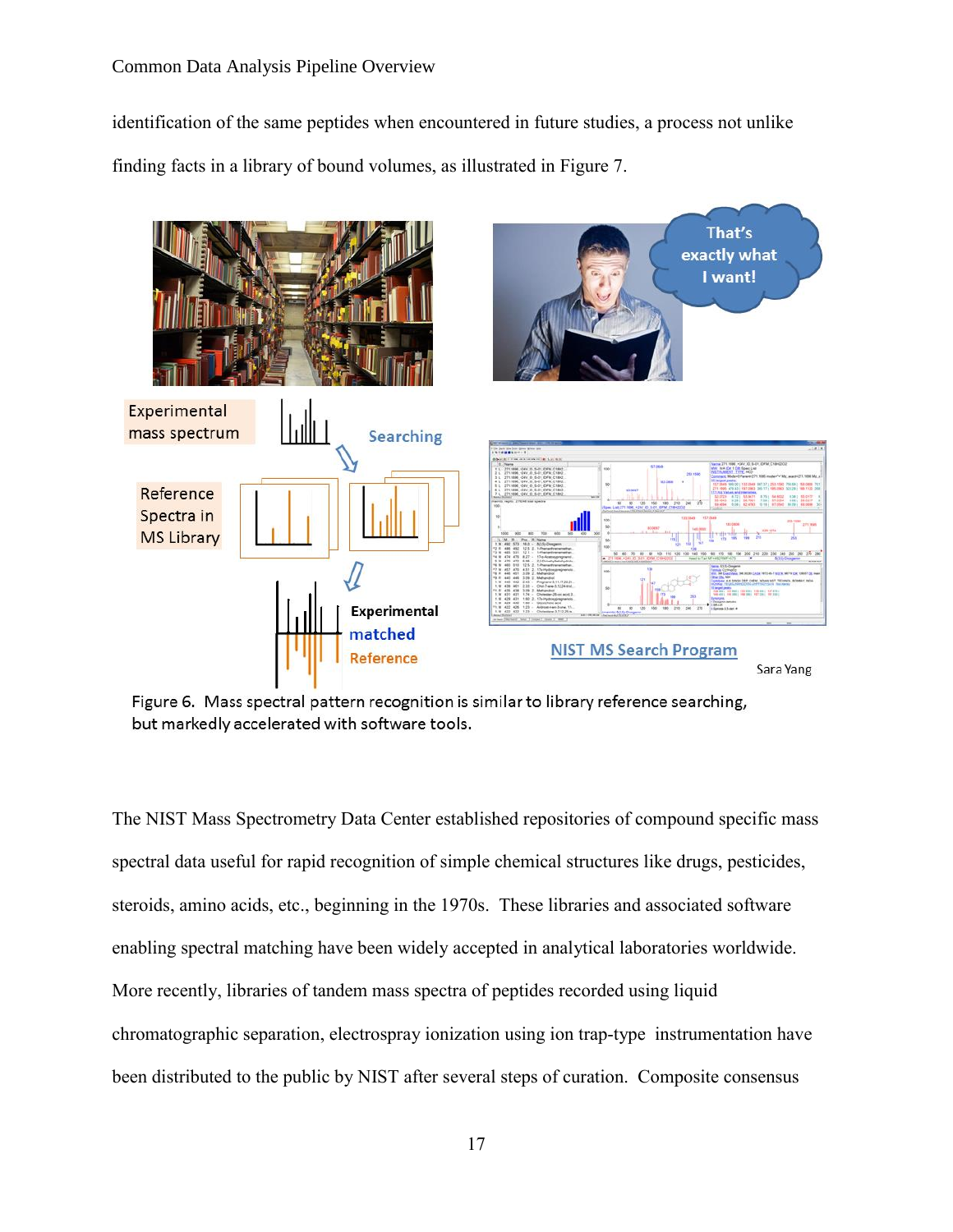spectra are derived from comparing many spectra of the same peptide determined at different intensities, as illustrated in Figure 7.



Figure 7. Consensus mass spectra are derived from the many spectra all assigned to the same peptide, but differing in intensities and chemical noise background. The process of clustering similar spectra leads to the generation of a composite spectrum, containing minimal chemical background and noise.

Compilations are assembled from spectra acquired using similar mass spectral instrumentation. For example, the Vanderbilt data yielded a library of  $> 98$  thousand consensus spectra. These were merged in the latest public release of the NIST Human tandem peptide library that now contains >340 thousand consensus tandem spectra recorded using ion trap instrumentation. Data from the Broad, JHU, and PNNL studies was collected using a cycloidal ion trap with image current detection (Orbitrap<sup>™</sup>), and resulted in a library of  $\geq 1$  million consensus iTRAQ spectra distilled from > 56 million total collected spectra. Similarly, separate libraries were compiled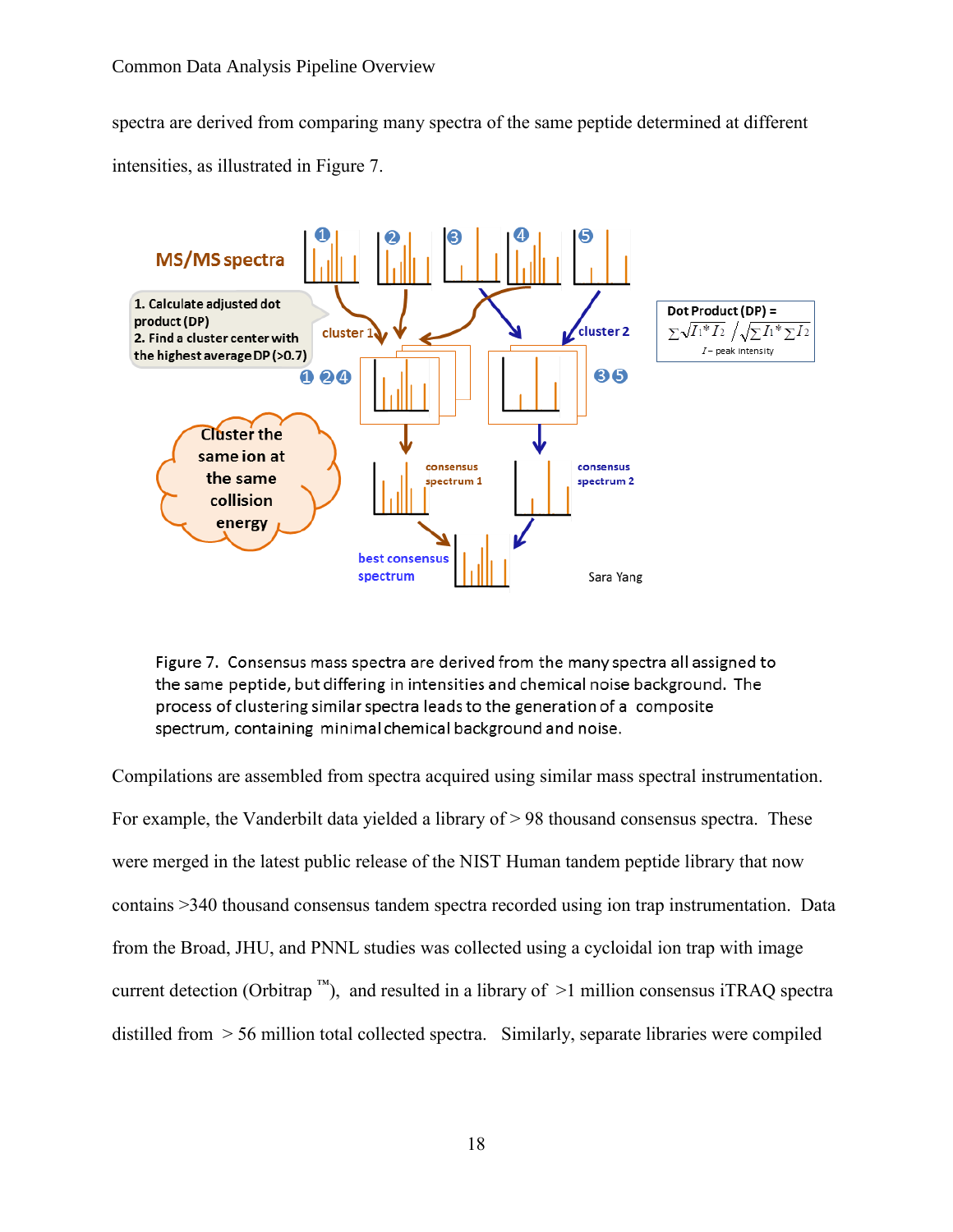from global and iTRAQ-Phospho Orbitrap ™ data sets. All of these libraries are being distributed through the NIST public websites or through links accessible on the CPTAC-DCC website.

## *Overview of Processed Data*

## *What Makes Files from each Institution Unique?*

The CPTAC studies of TCGA samples were planned to utilize state-of-the-art instrumentation in each institution with the expectation that results are parallel, but not precisely mirrored.

|                         | <b>TCGA CA</b><br><b>Sample</b> | Instrument/<br><b>Analysis</b>                  | MS/MS<br>Mode | <b>Separation</b><br>(fractions)                                            | Chromatography                                    |
|-------------------------|---------------------------------|-------------------------------------------------|---------------|-----------------------------------------------------------------------------|---------------------------------------------------|
| <b>Broad-MIT</b>        | <b>Breast</b>                   | Thermo Q-<br>Exactive/<br>iTRAQ (4-plex)        | <b>HCD</b>    | <b>SCX</b><br>$(24$ global + pool<br>12 phospho $+$<br>pool)                | $C18,75 \mu$<br>120 min                           |
| Johns<br><b>Hopkins</b> | Ovarian                         | Thermo LTQ<br>Orbitrap Velos/<br>iTRAQ (4-plex) | <b>HCD</b>    | <b>Basic pH-RP</b><br>$(24$ global + pool;<br>single glyco<br>fraction, 3x) | C <sub>18</sub> , 75 $\mu$<br>90 min              |
| <b>PNNL</b>             | Ovarian                         | Thermo LTQ<br>Orbitrap Velos/<br>iTRAQ (4-plex) | <b>HCD</b>    | <b>Basic pH-RP</b><br>(24 global<br>12 phospho)                             | $C18,75 \mu$<br>100 min global<br>175 min phospho |
| <b>Vanderbilt</b>       | Colo-Rectal                     | Thermo LTQ<br><b>Orbitrap Velos</b>             | <b>CID</b>    | Peptide IEF<br>(15)                                                         | $C18, 100 \,\mu$<br>95 min                        |

#### Table 1

Table 1 summarizes some of the key factors that are similar, but differ not only with respect to tumor type, but also the sample workup protocol, analytical instrumentation, and separation.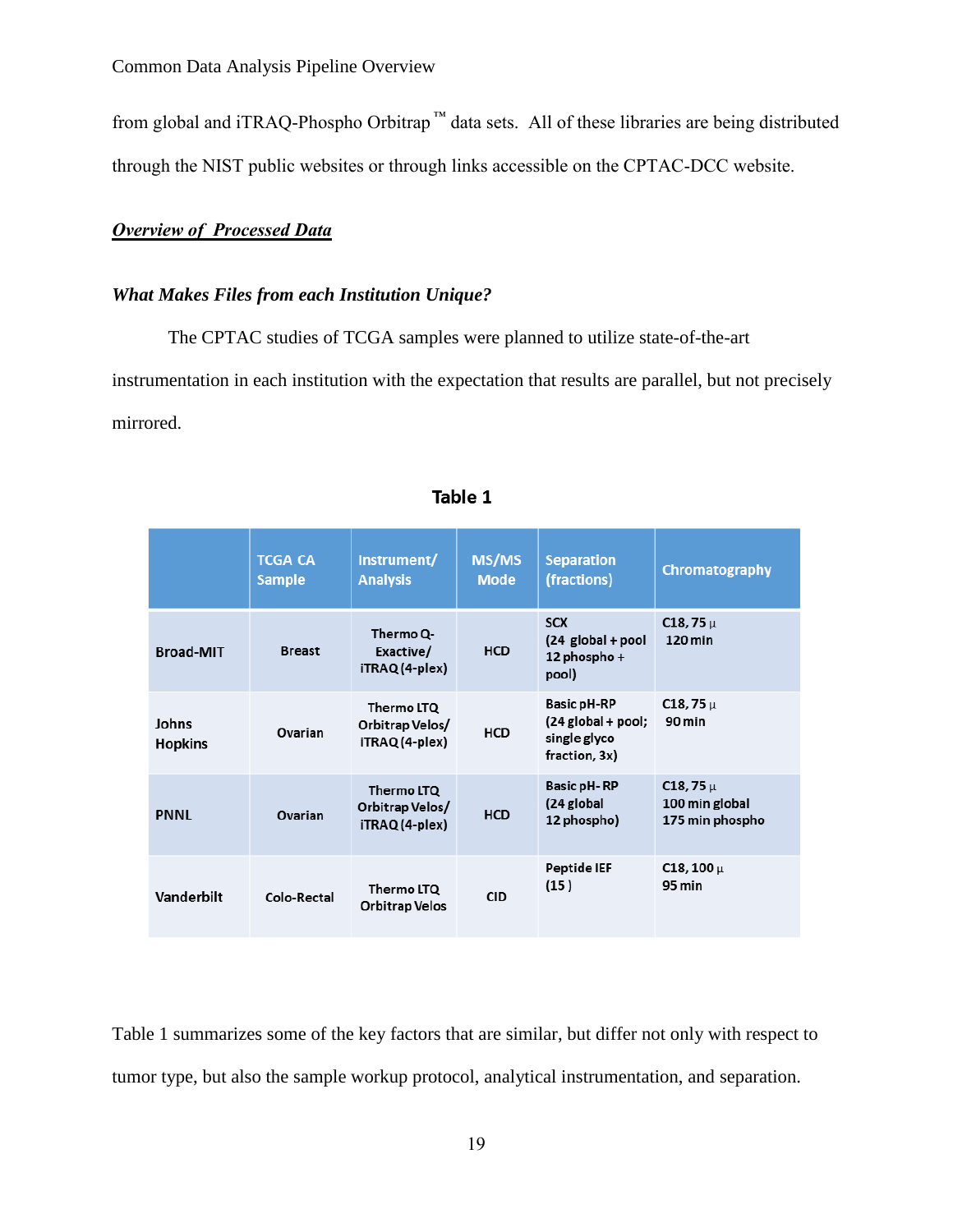How differences in protocols are likely to affect results can be anticipated from general understanding of the experimental options. Most importantly, the protocol differences should not alter the underlying biological conclusions reached. The iTRAQ protocol should produce tighter quantitative analytical data for comparisons between samples. Think of competitive track racing for an analogy for 4-plex iTRAQ experiment. If 4 runners compete in a track race together and the winner of the first race competes with another set of 3 runners, the result will allow precise comparison of the entire set of seven in the time required to run two races, similar to an iTRAQ experiment where 3 samples are mixed with a  $4<sup>th</sup>$  as a consistent standard. In contrast, if seven athletes compete by running individual heats, the seven events will require longer, in analogy to the non-iTRAQ method used by Vanderbilt. The trade-off is that observers of both events view runners either in a group or as individuals. The iTRAQ experiment somewhat dilutes the signal for each component, but the non-iTRAQ alternative increase comparative quantitative variability and requires longer instrument time. Other differences in the protocols (numbers of fractions, type of columns or fragmentation) are technical, like differences in track surface or weather, and not likely to produce substantive differences in data sets.

#### *What Makes All Data Sets Comparable?*

The use of a Common Data Analysis Pipeline results in files that can be directly queried and compared with respect to peptides and genes that may be indicative of activated or suppressed pathways in different cancer tumor types. The parameters listed in Table 2 define some of the many options that were applied consistently to the processed data sets. Within proteomics, there are many data analysis software tools, and, in addition to the CDAP, multiple analyses of CPTAC data appear in the scientific literature. It is likely that summary data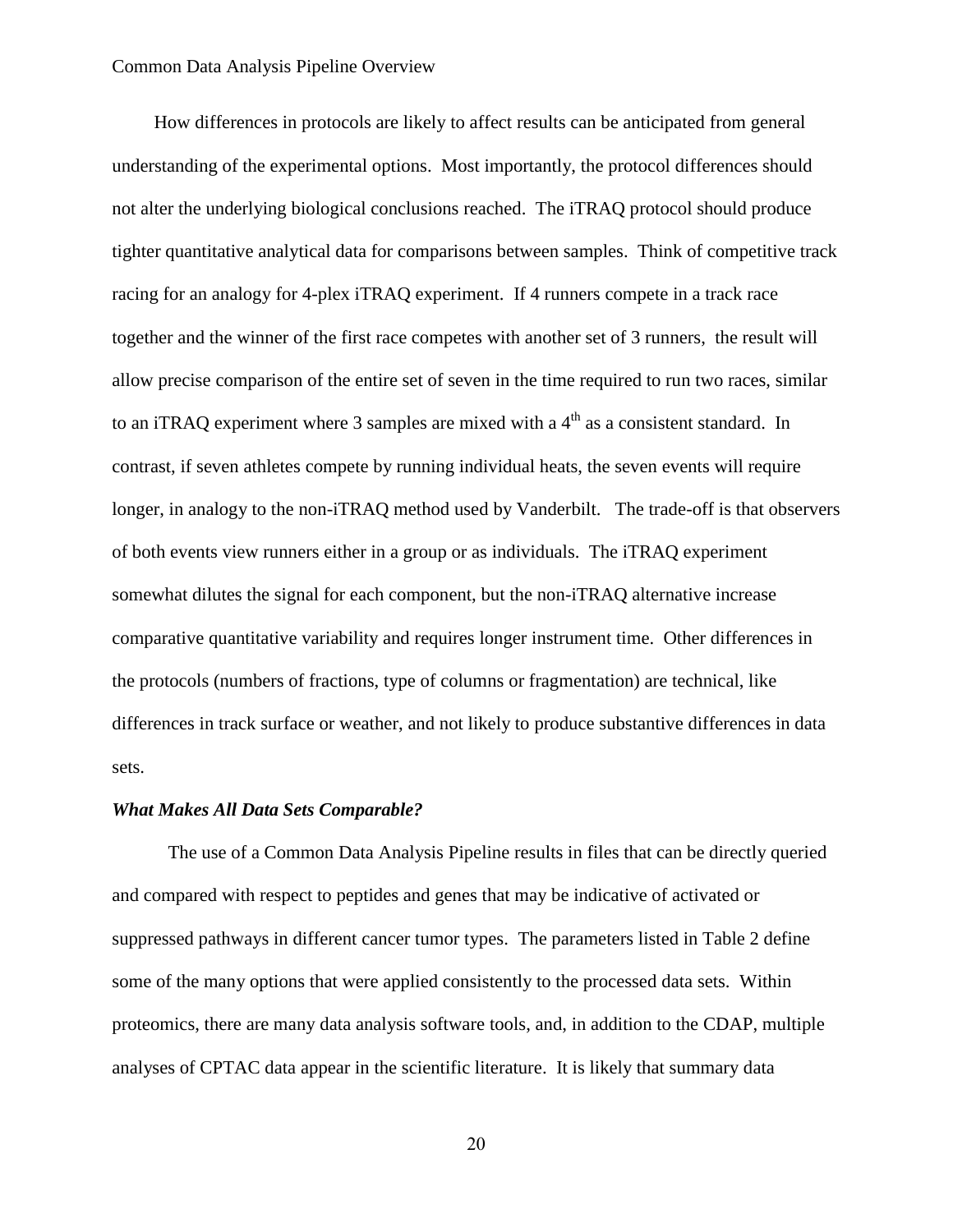published by each institution differs qualitatively and quantitatively somewhat from that

processed by CDAP because each lab reports using specifically dated reference databases and

software tools.

|                                             | <b>CDAP</b>                                            | <b>Broad</b>                                                                         | JHU            | <b>PNNL</b>                                                                                                                     | <b>Vanderbilt</b>                                                                               |
|---------------------------------------------|--------------------------------------------------------|--------------------------------------------------------------------------------------|----------------|---------------------------------------------------------------------------------------------------------------------------------|-------------------------------------------------------------------------------------------------|
| <b>FASTA</b>                                | RefSeq-Human-<br>v37-Trypsin.fasta<br>(32,800 entries) | Same as CDAP                                                                         | Same as CDAP   | Same as CDAP                                                                                                                    | humanRefSeg v54<br>trypsin.fasta<br>(34,589 entries)                                            |
| Search<br>Engine(s)                         | MS-GF+ (v9733)                                         | SpectrumMill 4.0<br>(Beta)                                                           | MS-GF+ (v9146) | $MS-GF+$<br>$1_{-}$<br>v9324 (2/27/2013)<br>v9358 (3/05/2013)<br>v9593 (05/06/2013)<br>v9699 (07/26/2013)<br>v9736 (09/16/2013) | $1_{-}$<br>Pepitome<br>1.0.42 (library)<br>2.<br>MvriMatch<br>2.1.87<br>3.<br>MS-GF+<br>(v9176) |
| <b>Ambiguous</b><br>matches<br>flagged?     | Yes                                                    | <b>No</b>                                                                            | <b>No</b>      | Yes                                                                                                                             | Yes                                                                                             |
| Variable<br><b>Protein Mods</b><br>searched | $MetOx(+16)$<br>Deamidation(+1)                        | $MetOx(+16)$<br>Glu->pyro-Glu(-18)<br>Gln->pyro-Glu(-17)<br>Deamidation<br>$(N)(+1)$ | $MetOx(+16)$   | $MetOx(+16)$                                                                                                                    | $MetOx(+16)$<br>Glu->pyro-Glu(-18)<br>Gln->pyro-Glu(-17)<br>Acetylation (+42)                   |
| Semi-tryptic<br>searched                    | Yes                                                    | <b>No</b>                                                                            | Yes            | Yes                                                                                                                             | Yes                                                                                             |
| Precursor<br>tolerance                      | 20 ppm                                                 | 20 ppm                                                                               | 10 ppm         | 10 ppm (post-<br>DTARefinery)                                                                                                   | 20 ppm                                                                                          |
| <b>Missed</b><br>Cleavages                  | No limit                                               | < 5                                                                                  | <2 post search | No limit                                                                                                                        | By search engine                                                                                |
| False<br>Discovery<br>Rate                  | <b>1% PSM</b>                                          | <b>1% PSM</b>                                                                        | 1 % peptide    | 1% Peptide                                                                                                                      | <b>1% PSM</b>                                                                                   |

**Table 2**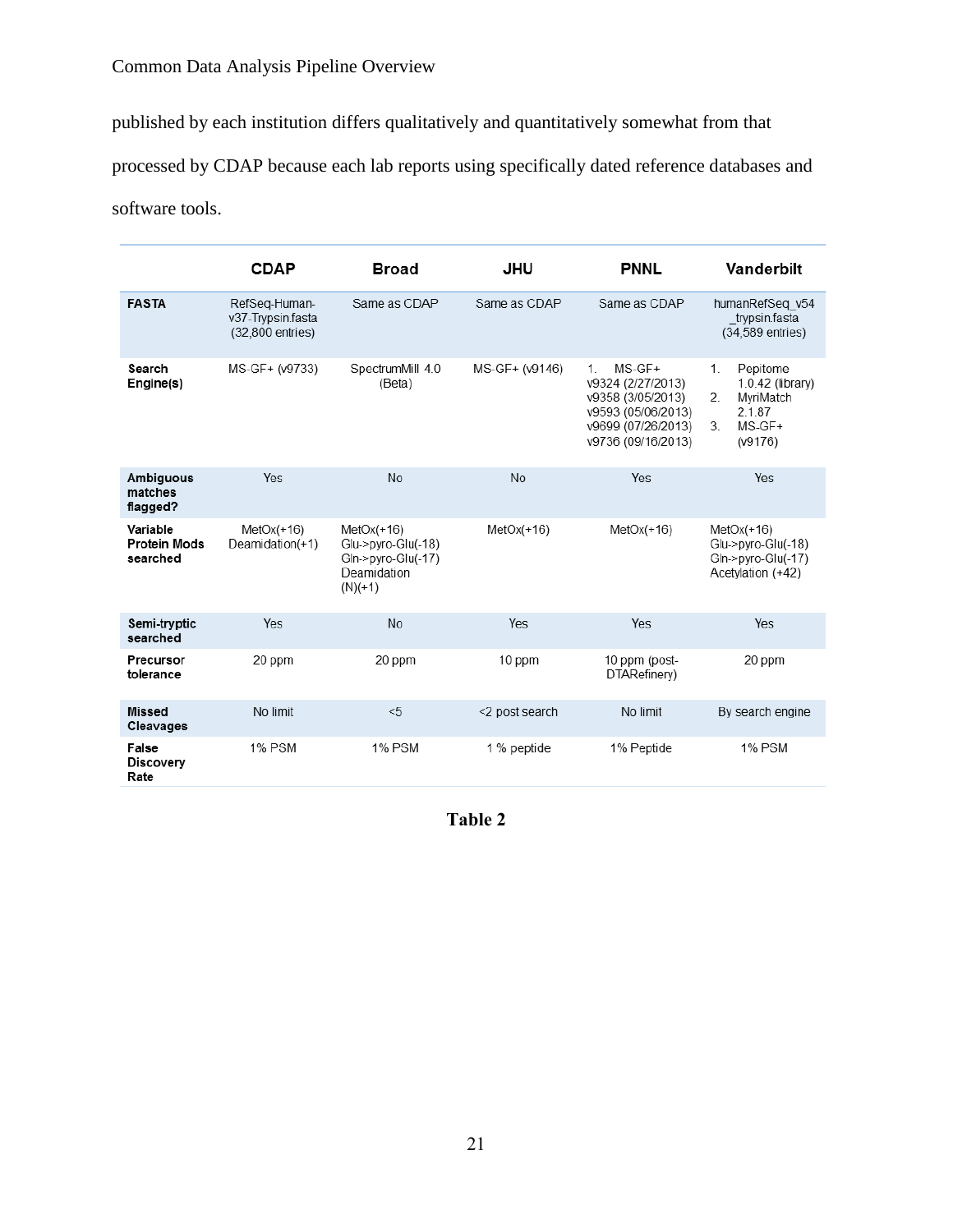## *How and Why Institute Published Data May Differ from CDAP Results*

First, the bioinformaticians at each Proteome Characterization Center select the search engines, reference databases, and parameters that they believe will produce the most useful and comprehensive data analysis for their output. While a committee of Proteome Characterization Center members agreed on the publicly accessible and well documented tools and methods for the common pipeline, the same scientists were free to select software and modify/extend databases where they thought there were significant advantages for processing their own data. For example, the team at PNNL first 'refined' their mass spectral data, having recognized that certain instrumental drift could be eliminated while improving the accuracy of m/z assignments. Subsequent peptide searching using the same MS-GF+ software enhanced the numbers of peptide sequence matches from data relative to CDAP results. In contrast, the JHU team selected conservative parameters for processing that yielded slightly fewer peptide sequence matches using the same MS-GF+ software. The Broad team prefers a different search engine (SpectrumMill, proprietary software from Agilent). Their results substantially agree with those from the CDAP, but the CDAP's allowance of semi-tryptic peptides resulted in some peptide sequence matches that the Broad team prefers not to include for iTRAQ quantification. Vanderbilt's bioinformatics team elected to use multiple search tools (library search with 'Pepitome' and a second search engine 'MyriMatch') to improve their ability to assign spectra relative to the single MS-GF+ search used by CDAP. The multiple search engine and library strategies are well documented to enhance peptide sequence matching for the global label-free proteomics using Collisional Induced Dissociation (CID) fragmentation in the LC/MS/MS experiment performed at Vanderbilt. Library search strategies are not applicable to the Higher-